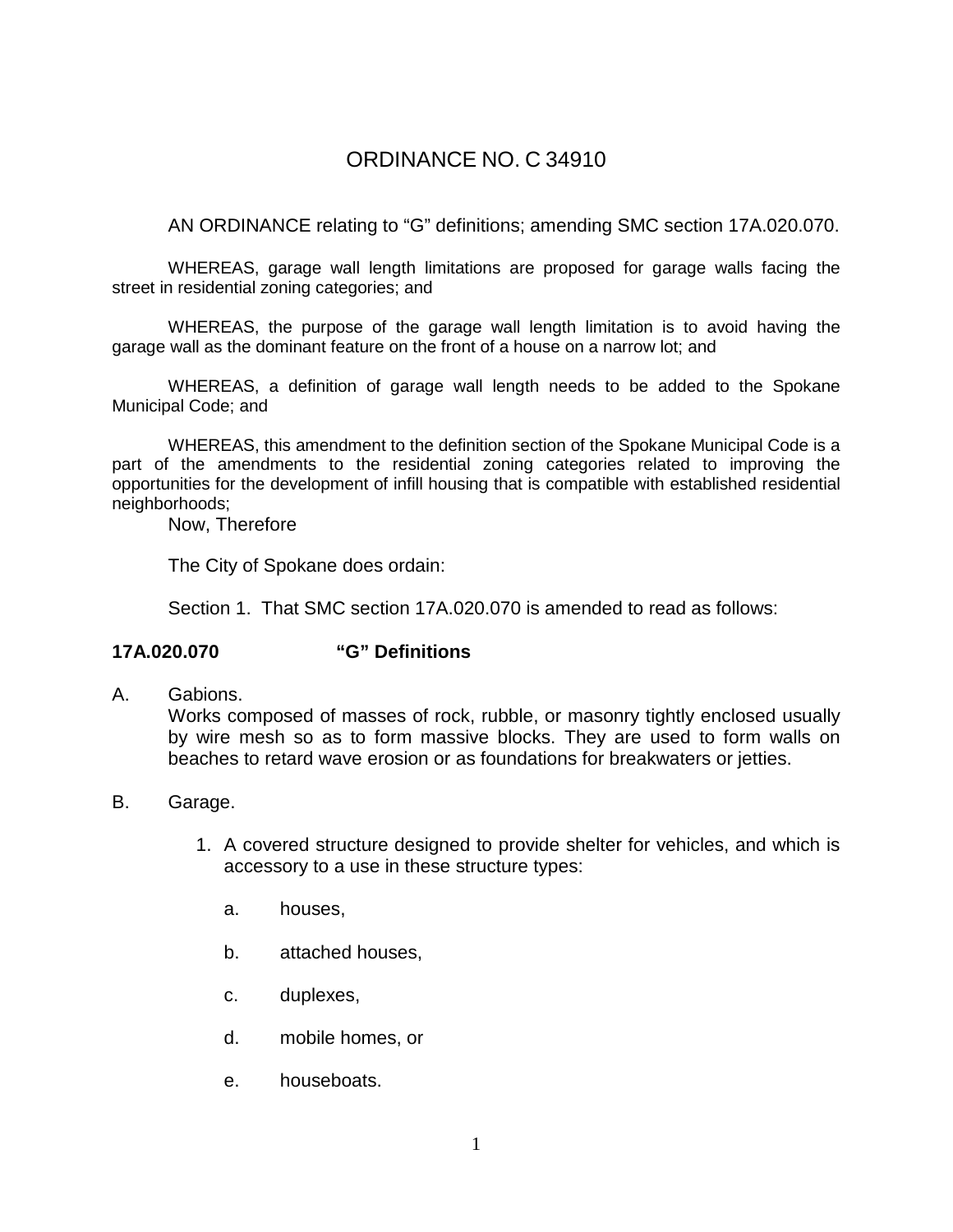- 2. Carports are considered garages.
- 3. Floor area adjacent to the space designed to provide shelter for vehicles, if not entirely separated from the garage area by floor-to-ceiling walls, is considered part of the garage.
- 4. A garage may be attached to or detached from another structure.
- C. Garage Wall Length.

The garage wall length is determined by measuring the length of the specific side of a structure that is backed by garage space. The garage wall length is not limited to the length of the garage door; it includes all the length on the specified side of a structure between the walls of the garage (see Figure17A.020.070.A). For carports, the garage wall length is determined by measuring the length extending from the outer edges of the roof. (See Figure 17A.020.070.B)



**Figure 17A.020.070.A**

**Figure 17A.020.070.B**

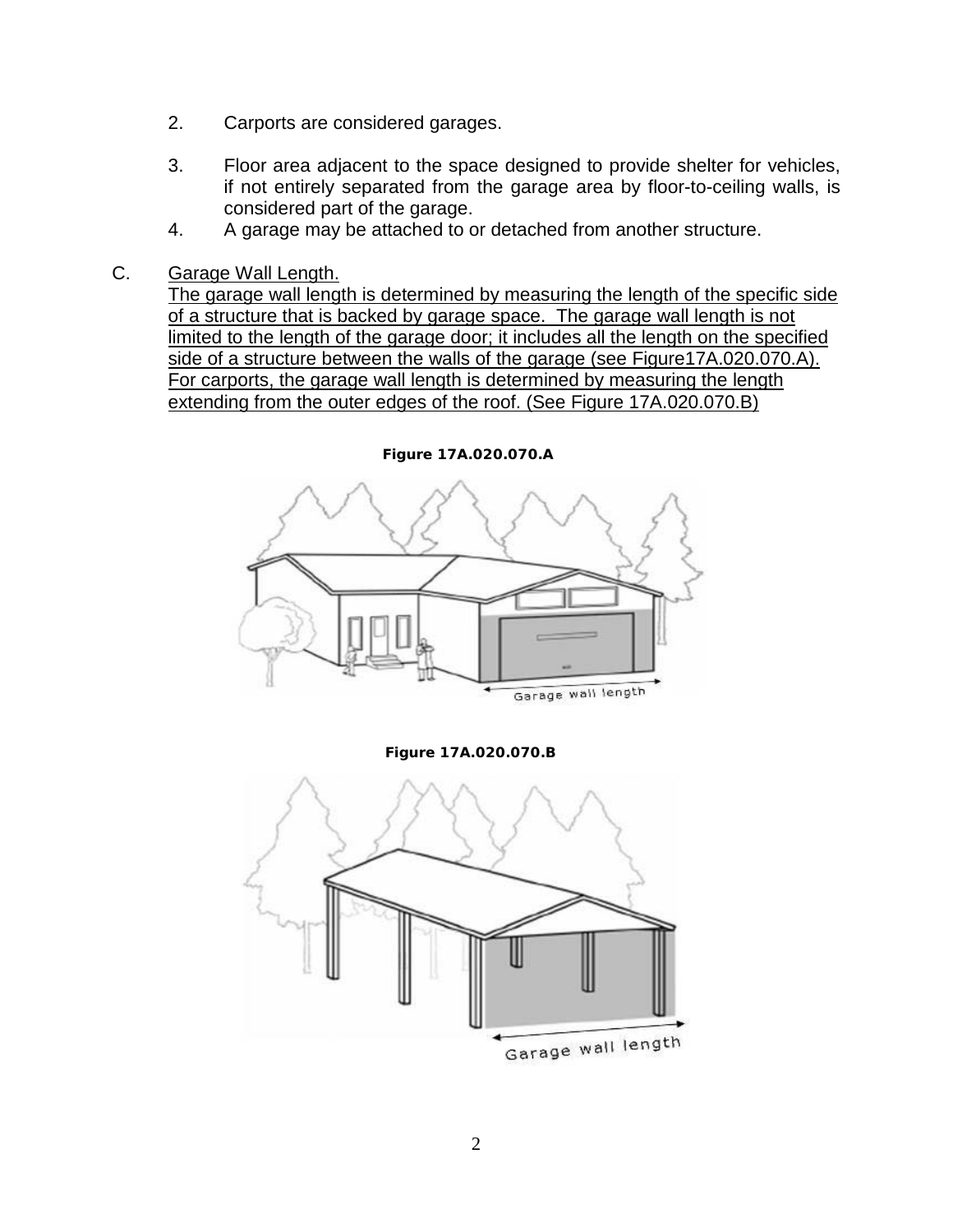- C D. General Site Plan.
	- 1. An informal map of a proposed subdivision; or
	- 2. A scale drawing showing the:
		- a. actual dimensions and shape of the site to be built upon;
		- b. size and location of existing buildings on the site to the nearest foot; and
		- c. location and dimensions of proposed building(s), structure(s) and alteration(s).

### DE. Genetic Diversity.

The variety of different genes within a species. The larger the variety of genes in the gene pool of a species, or the less related the breeding individuals are, the greater the chances of that species surviving various adversities, such as disease.

### EF. Geologically Hazardous Area.

An area that because of its susceptibility to erosion, sliding, or other geological events is not suited to siting commercial, residential, or industrial development consistent with public health or safety concerns.

## F G. Geotechnical Report.

- 1. Or "geotechnical analysis" means a scientific study or evaluation conducted by a qualified professional that includes a description of the ground and surface hydrology and geology, the affected land form and its susceptibility to mass wasting, erosion, and other geologic hazards or processes, conclusions, and recommendations regarding the effect of the proposed development on geologic conditions, the adequacy of the site to be developed, the impacts of the proposed development, alternative approaches to the proposed development, and measures to mitigate potential site-specific and cumulative geological and hydrological impacts of the proposed development, including the potential adverse impacts to adjacent and down-current properties.
- 2. Geotechnical reports shall conform to accepted technical standards and must be prepared by qualified professional engineers or geologists who have professional expertise about the regional and local geology and processes.

### GH. Grade.

The "grade" of a building is defined in the International Building Code, Sec. 502.1 as a grade plane representing the average of finished ground level adjoining the building of exterior walls. Where the finished ground level slopes away from the exterior walls, the reference plane shall be established by the lowest points within the area between the building and the lot line or, where the lot line is more than six feet (one thousand, eight hundred twenty-nine mm) from the building, between the building and a point six feet (one thousand, eight hundred twenty-nine mm) from the building.